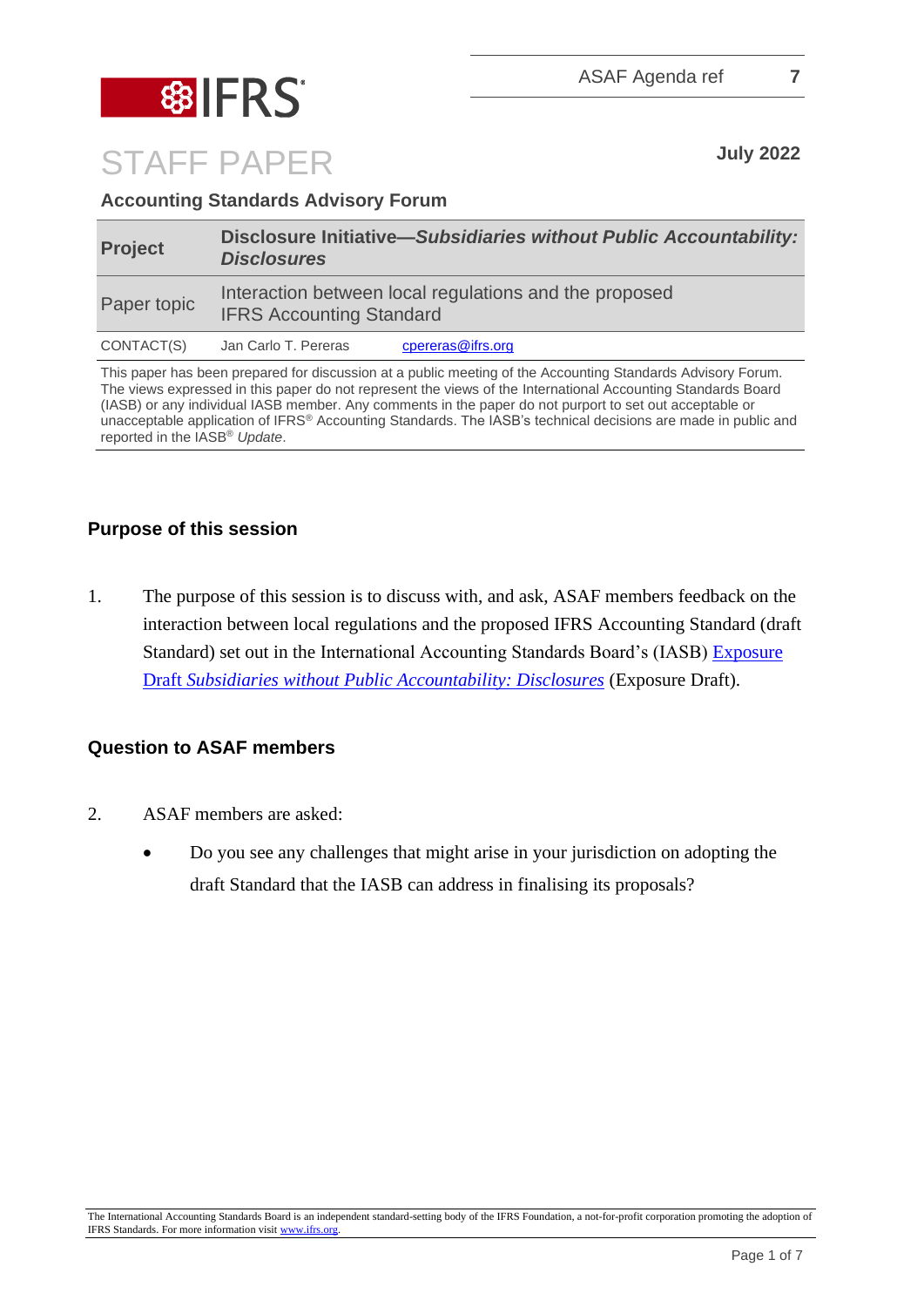#### **Structure of the paper**

- 3. This paper is structured as follows:
	- (a) overview of the project (paragraphs  $4-11$ );
	- (b) key messages from feedback on the Exposure Draft (paragraphs 12–17);
	- (c) update on IASB discussions (paragraphs 18–20);
	- (d) feedback on interaction of the proposals with local regulations (paragraph 21); and
	- (e) question for ASAF members (paragraphs 22–23).

#### **Overview of the project**

#### *Why the IASB added the project to its Work Plan*

- 4. The Exposure Draft sets out a proposal for a new IFRS Accounting Standard (draft Standard). The objective of the draft Standard is to permit a subsidiary (an eligible subsidiary) to apply reduced disclosure requirements based on the requirements in IFRS Accounting Standards<sup>1</sup> provided that:
	- (a) the subsidiary does not have public accountability; and
	- (b) its ultimate or any intermediate parent produces consolidated financial statements available for public use that comply with IFRS Accounting Standards.
- 5. The IASB added the project the *Disclosure Initiative—Subsidiaries [without Public](https://www.ifrs.org/content/ifrs/home/projects/work-plan/subsidiaries-smes.html)  [Accountability: Disclosures](https://www.ifrs.org/content/ifrs/home/projects/work-plan/subsidiaries-smes.html)* to its 2017–2021 Work Plan based on feedback to the Request for Views: *2015 Agenda Consultation.* Respondents to the Request for Views asked that the IASB permit subsidiaries to apply reduced disclosure requirements based on IFRS Accounting Standards.
- 6. Respondents to the Request for Views said that applying the *IFRS for SMEs* Accounting Standard is unattractive to subsidiaries because there are recognition and measurement

<sup>1</sup> For purposes of this paper, IFRS Accounting Standards refers to IFRS Accounting Standards excluding the *IFRS for SMEs* Accounting Standard.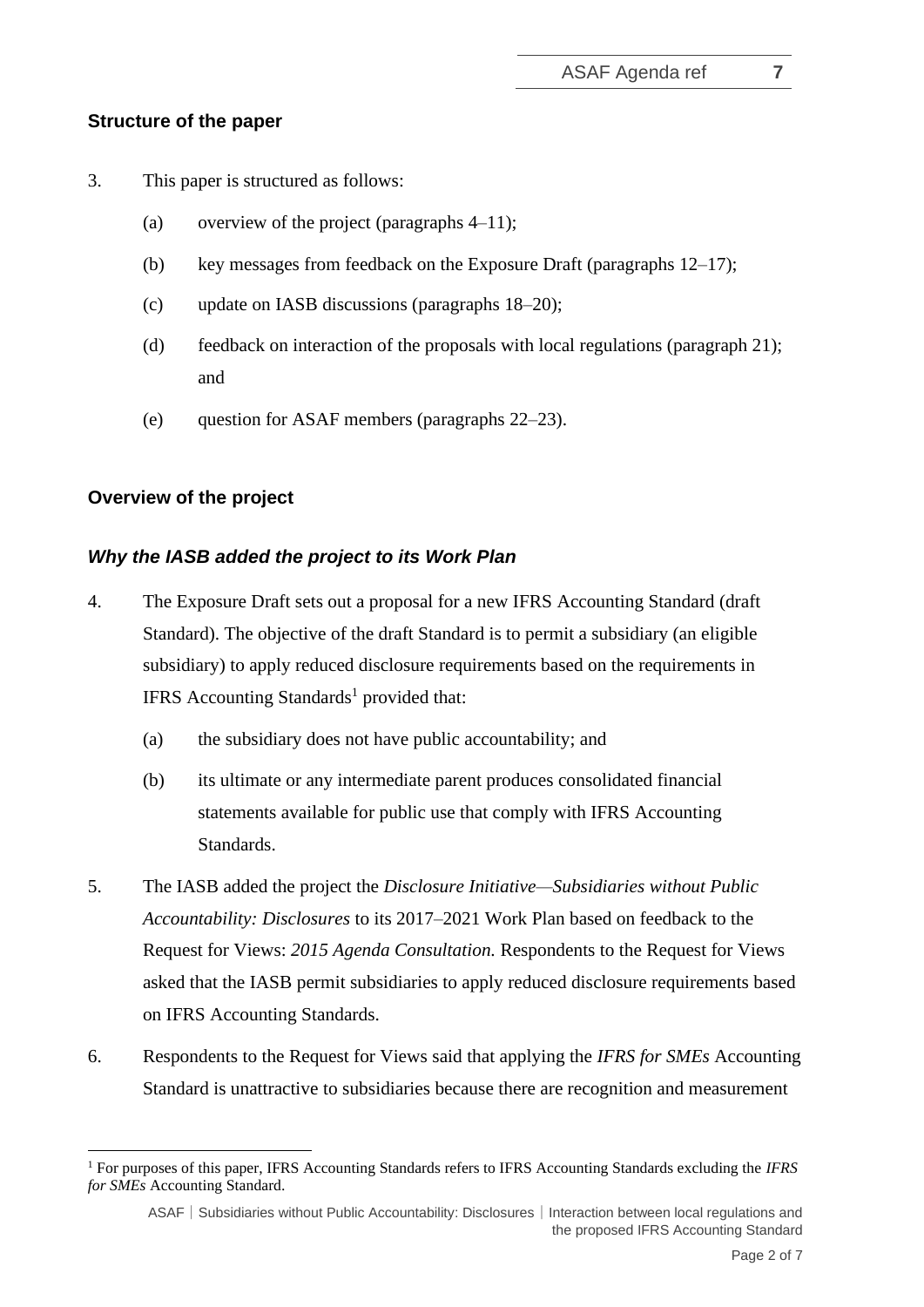differences between the *IFRS for SMEs* Accounting Standard and IFRS Accounting Standards. For consolidation purposes, subsidiaries that report to a parent that applies IFRS Accounting Standards would prefer to apply reduced versions of the disclosure requirements in IFRS Accounting Standards to their own financial statements.

#### *Approach to developing the proposed disclosure requirements*

- 7. In developing the proposed disclosure requirements, the IASB started by using the disclosure requirements of the *IFRS for SMEs* Accounting Standard because:
	- (a) these disclosures are reduced from IFRS Accounting Standards; and
	- (b) subsidiaries that are eligible to apply the draft Standard may also apply the *IFRS for SMEs* Accounting Standard.
- 8. In developing the proposed disclosure requirements in the draft Standard, the IASB sought to save time and resources by leveraging the work it had already completed when developing the disclosure requirements in the *IFRS for SMEs* Accounting Standard. Therefore, if the recognition and measurement requirements in IFRS Accounting Standards and the *IFRS for SMEs* Accounting Standard are:
	- (a) the same—the IASB used the disclosure requirements from the *IFRS for SMEs*  Accounting Standard in the draft Standard, making amendments to reflect language differences (minor tailoring).
	- (b) different—the IASB created newly reduced versions of the disclosure requirements in IFRS Accounting Standards by applying the same principles it used when it developed the disclosure requirements in the *IFRS for SMEs*  Accounting Standard (set out in paragraph BC157 of the Basis for Conclusions of the *IFRS for SMEs* Accounting Standard).
- 9. The *IFRS for SMEs* Accounting Standard requires fewer disclosures than IFRS Accounting Standards because the disclosure requirements are intended for nonpublicly accountable entities (NPAEs). Users of NPAEs' financial statements have different information needs from users of publicly accountable entities' financial statements. By using the disclosure requirements in the *IFRS for SMEs* Accounting Standard, or by applying the same simplification principles that were previously used to create those reduced disclosures, the IASB saved time and resources.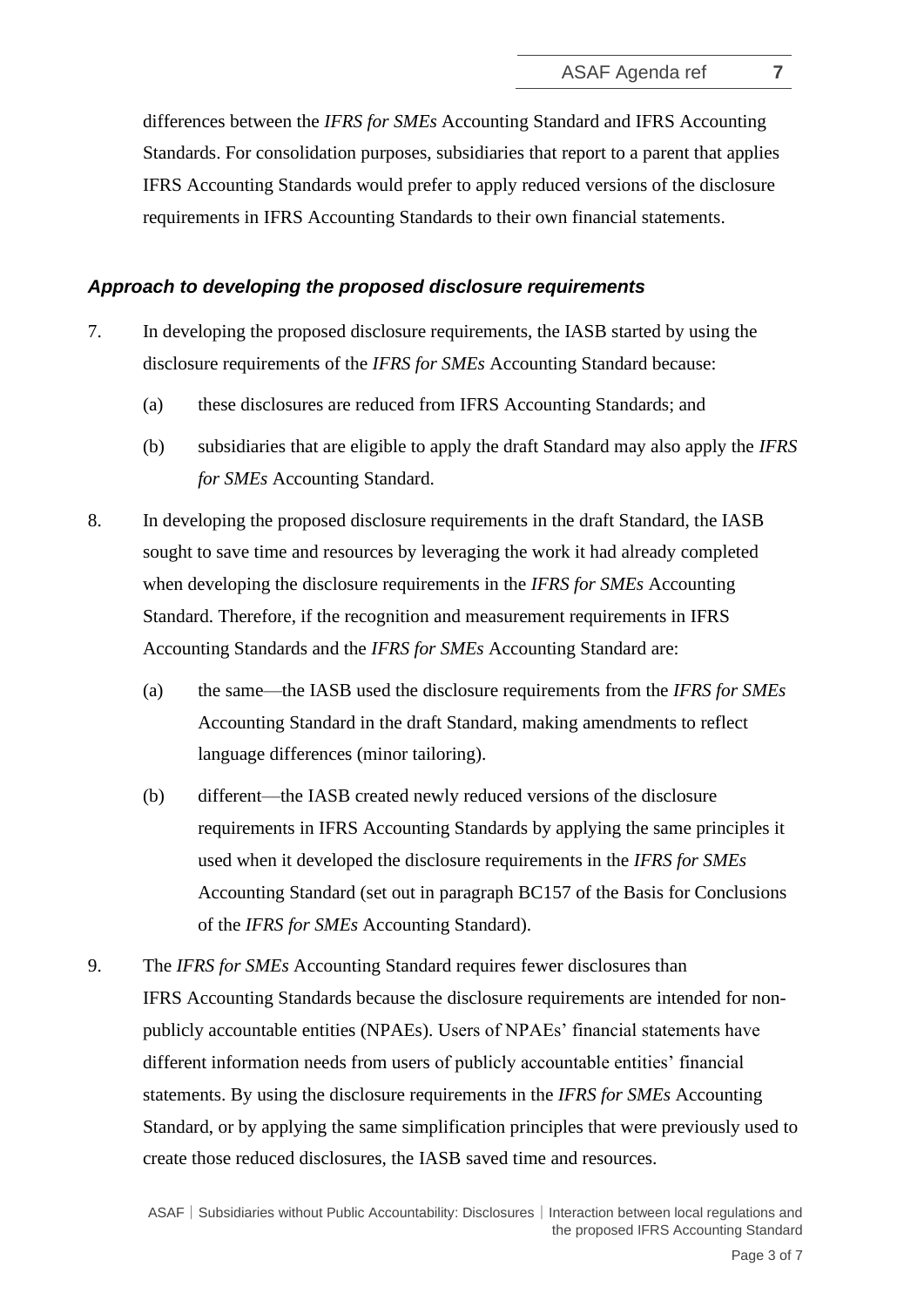- 10. The IASB can be satisfied that the disclosures created using this approach are fit for purpose because the *IFRS for SMEs* Accounting Standard works well in practice and has been subject to two comprehensive reviews. Therefore, the IASB can be confident that any newly reduced disclosure requirements that it has created for the draft Standard using the same approach will meet user needs.
- 11. If the draft Standard becomes a final IFRS Accounting Standard, the IASB has tentatively decided to consider amendments to the Standard when it publishes an exposure draft of a new or amended IFRS Accounting Standard.

#### **Key messages from feedback on the Exposure Draft**

- 12. In April 2022, the IASB discussed the feedback from [comment letters](https://www.ifrs.org/content/dam/ifrs/meetings/2022/april/iasb/ap31a-feedback-from-comment-letters.pdf) and [outreach](https://www.ifrs.org/content/dam/ifrs/meetings/2022/april/iasb/ap31b-subsidiaries-feedback-from-outreach-events-final.pdf)  [events](https://www.ifrs.org/content/dam/ifrs/meetings/2022/april/iasb/ap31b-subsidiaries-feedback-from-outreach-events-final.pdf) on the Exposure Draft.
- 13. Most respondents agreed with the objective of the draft Standard. Many reiterated the expected benefits of the proposals—reducing costs and simplifying the preparation of financial statements.
- 14. Respondents had mixed views on the proposed scope of the draft Standard. Although, some respondents agreed with the proposed scope of the draft Standard, many respondents suggested a wider scope allowing more entities to apply the draft Standard. However, respondents had different views on what the scope should be. Some respondents also suggested that the IASB considers widening the scope at a later stage, for example, after the draft Standard has been effective for a period of time<sup>2</sup>.
- 15. Many respondents agreed with the IASB's approach to developing the proposed disclosure requirements in the draft Standard. Some respondents had concerns about how the proposed disclosure requirements were developed and the relationship between the draft Standard and the *IFRS for SMEs* Accounting Standard.
- 16. Many respondents provided comments on the proposed disclosure requirements of the draft Standard. These comments were wide-ranging across different IFRS Accounting Standards.

<sup>2</sup> See May 2022 *[IASB Update](https://www.ifrs.org/news-and-events/updates/iasb/2022/iasb-update-may-2022/#9)*.

ASAF│Subsidiaries without Public Accountability: Disclosures│Interaction between local regulations and the proposed IFRS Accounting Standard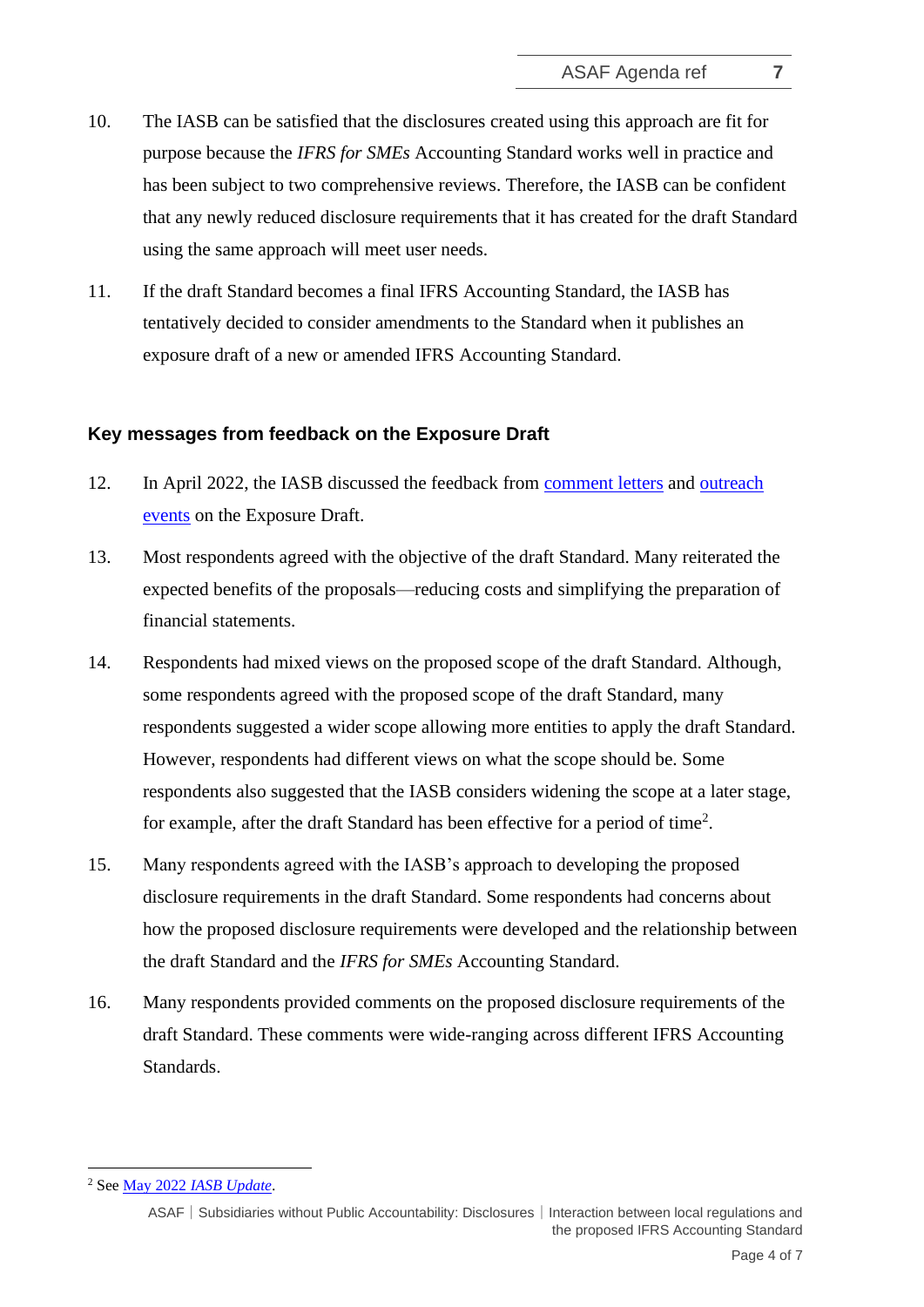17. There were mixed views on the structure of the draft Standard. Many agreed that the draft Standard should be a separate IFRS Accounting Standard and that disclosure requirements should be organised by Standard. However, many disagreed with including footnotes in the main body of the draft Standard to identify those disclosure requirements in other IFRS Accounting Standards that continue to apply.

#### **Update on IASB discussions**

- 18. In May 2022, the IASB discussed whether the proposed scope of the draft Standard is appropriate for the purposes of finalising the draft Standard. In that meeting, the IASB tentatively decided to<sup>3</sup>:
	- (a) confirm the scope as proposed in the draft Standard; and
	- (b) review that scope after the draft Standard has been finalised, possibly during the post-implementation review.

The IASB also tentatively decided to provide guidance to improve understandability of the description of 'public accountability'. The IASB will continue this discussion at its June 2022 meeting.

- 19. In June 2022, the IASB will decide the direction of the project and discuss a plan for redeliberating the proposals in the Exposure Draft. In that meeting, the staff recommend that the IASB proceeds with its proposals and develop a final IFRS Accounting Standard. If the IASB agrees, the staff also recommend topics for redeliberation.
- 20. One of the topics identified for discussion on IASB's future redeliberation is the interaction of the proposals in the draft Standard with local regulations. Some respondents to the Exposure Draft noted concerns about how the draft Standard interacts with local regulations (see paragraph 21).

<sup>3</sup> See May 2022 *[IASB update](https://www.ifrs.org/news-and-events/updates/iasb/2022/iasb-update-may-2022/#8)*.

ASAF│Subsidiaries without Public Accountability: Disclosures│Interaction between local regulations and the proposed IFRS Accounting Standard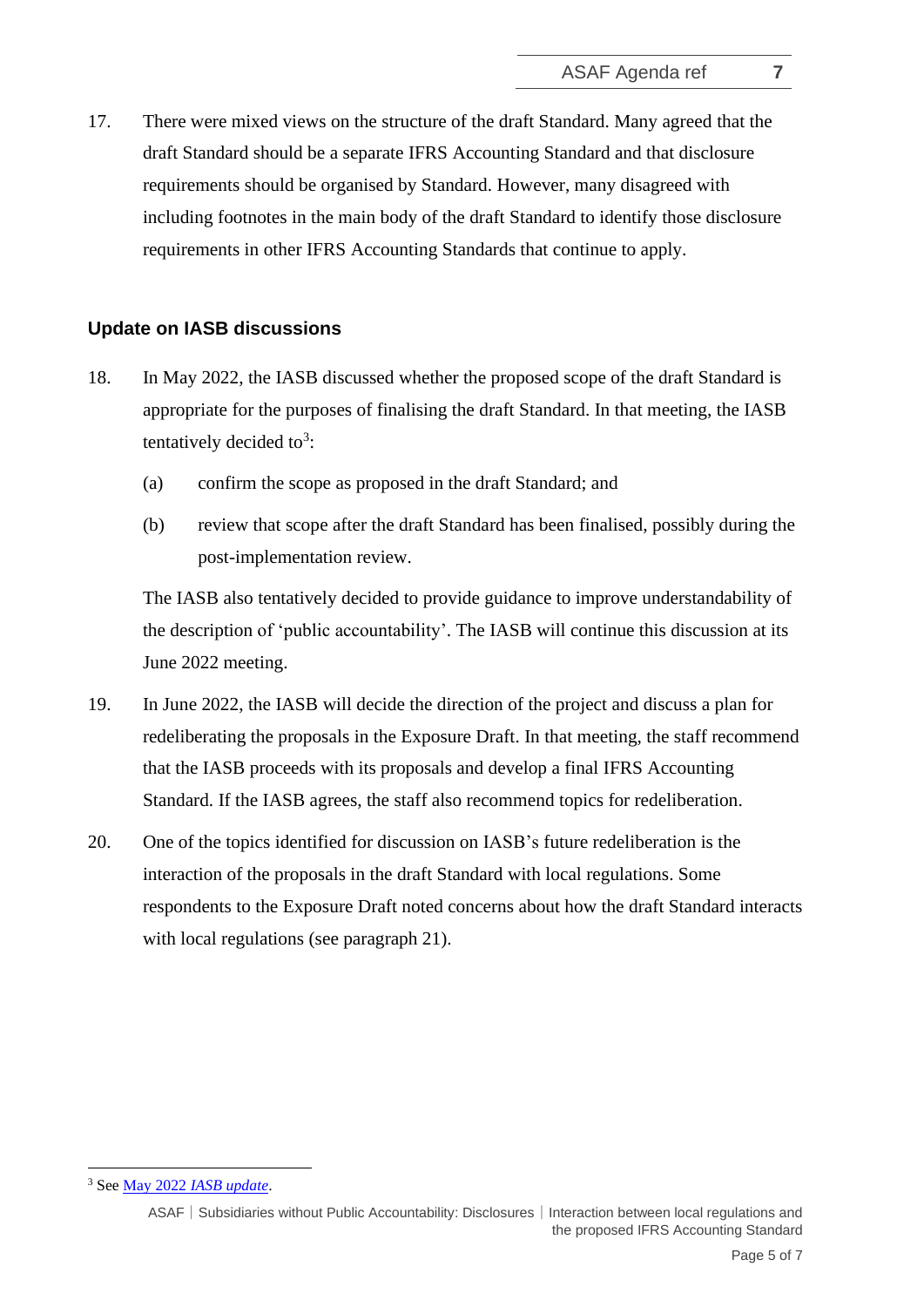### **Feedback on interaction of the proposals with local regulations**

- 21. Feedback on the Exposure Draft highlighted concerns about the interaction of the draft Standard with local regulations and that the IASB should consider whether it can address these issues, particularly:
	- (a) how the scope of the draft Standard interacts with local regulations. For example, feedback was that some jurisdictions have a notion of a 'public interest entity (PIE)'. In these jurisdictions, entities that are PIEs are required to apply IFRS Accounting Standards. However, some entities that are PIEs would be eligible to apply the draft Standard because draft Standard is an IFRS Accounting Standard. Some regulators, in these jurisdictions, would prefer PIEs to continue to apply full IFRS Accounting Standards instead of the draft Standard.
	- (b) how the form of the draft Standard would interact with a jurisdiction's endorsement process (or the absence thereof) in adopting the [draft] Standard. Feedback suggests that adoption of the draft Standard depends on a jurisdiction's endorsement process.
	- (c) whether to extend the eligibility of entities that can apply the draft Standard to those within groups using local GAAPs that might be deemed as equivalent of IFRS Accounting Standards. The proposal in the draft Standard is that to be eligible to apply the draft Standard, a subsidiary should have a parent, ultimate or intermediate, that produces consolidated financial statements complying with IFRS Accounting Standards.
	- (d) how to apply requirements in the draft Standard when a jurisdiction has carved-out some requirements in IFRS Accounting Standards. For example, feedback was that some jurisdictions do not apply IFRS 14 *Regulatory Deferral Accounts*. However, the draft Standard proposes reduced disclosure requirements for IFRS 14.